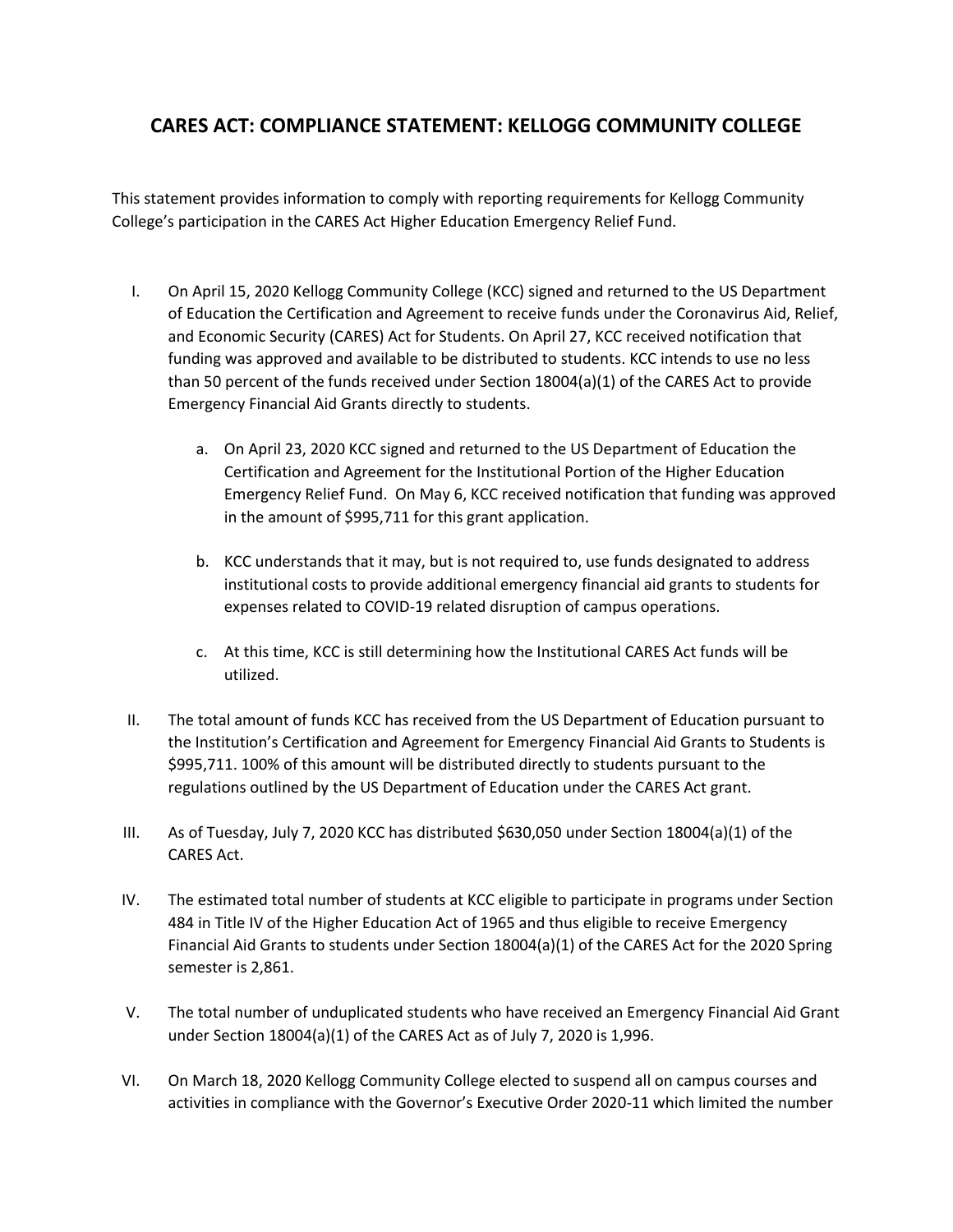of individuals allowed in a public space to 50 or less. This abrupt closure and resulting change in instructional methodology from a face to face model to a required online only model caused undue hardship on all students electing to continue their studies and finish the 2020 Spring semester. On March 23, KCC transitioned all eligible courses to an online format for those students wishing to complete their required coursework. Any student meeting the US Department of Education's published eligibility requirements as of March 23, 2020 is identified as eligible to receive funding under Section 18004(a)(1) of the CARES Act Emergency Grant program. Noting that the US Department of Education placed an emphasis on disbursing funds to higher need students, KCC has elected to provide additional grant assistance to those students with a demonstrated Pell eligibility. The College is awarding and disbursing CARES Act funding in the following three ways:

- a. Any student that is actively enrolled as of March 23, 2020, that continues to meet the US Department of Education's published eligibility requirements and has demonstrated eligibility to participate in programs under Section 484 in Title IV of the Higher Education Act of 1965 will automatically be eligible to receive an emergency grant. Grant amounts will be subject to the terms outlined in the table below.
- b. Students who are actively enrolled as of March 23, 2020 who have not met the initial demonstrated eligibility to participate in Title IV programs but do meet the US Department of Education's published eligibility requirements to receive funding under Section 18004(a)(1) of the CARES Act will be given the opportunity to submit a selfcertification document to assess eligibility. Grant amounts will be subject to the terms outlined in the table below.
- c. Students who did not meet the eligibility requirements under the above categories or those who feel they have additional unmet financial burdens directly related to the disruption of campus operations related to the Coronavirus pandemic will be given the opportunity to submit an application for additional emergency grant funds. Grant amounts will be subject to review of adequate supporting documentation and approved as funds remain available.

Funding Distribution Table for Spring 2020:

| <b>ENROLLED CREDIT HOURS AS OF 3/23/2020</b> | <b>12 OR MORE</b> | $11.999 - 9$ | $8.999 - 6$ | <b>LESS THAN 6</b> |
|----------------------------------------------|-------------------|--------------|-------------|--------------------|
| Title IV Eligible Recipients with Pell       | 500.00            | 375.00       | 250.00      | 125.00             |
| Title IV Eligible Recipients without Pell    | 400.00            | 300.00       | 200.00      | 100.00             |
| Self-Certified Title IV Eligible Recipients  | 400.00            | 300.00       | 200.00      | 100.00             |

Distributed amounts per categories outlined above for Spring 2020:

| <b>DISTRIBUTION CATEGORY</b>               | <b>STUDENTS</b> | <b>AMOUNT</b> |
|--------------------------------------------|-----------------|---------------|
| (a) Automatic Grants – Title IV recipient  | 1950            | \$615,975.00  |
| (b) Self-Certification - Title IV eligible | 46              | 11,400.00     |
| (c) Hardship Grant applications            |                 | 2.675.26      |